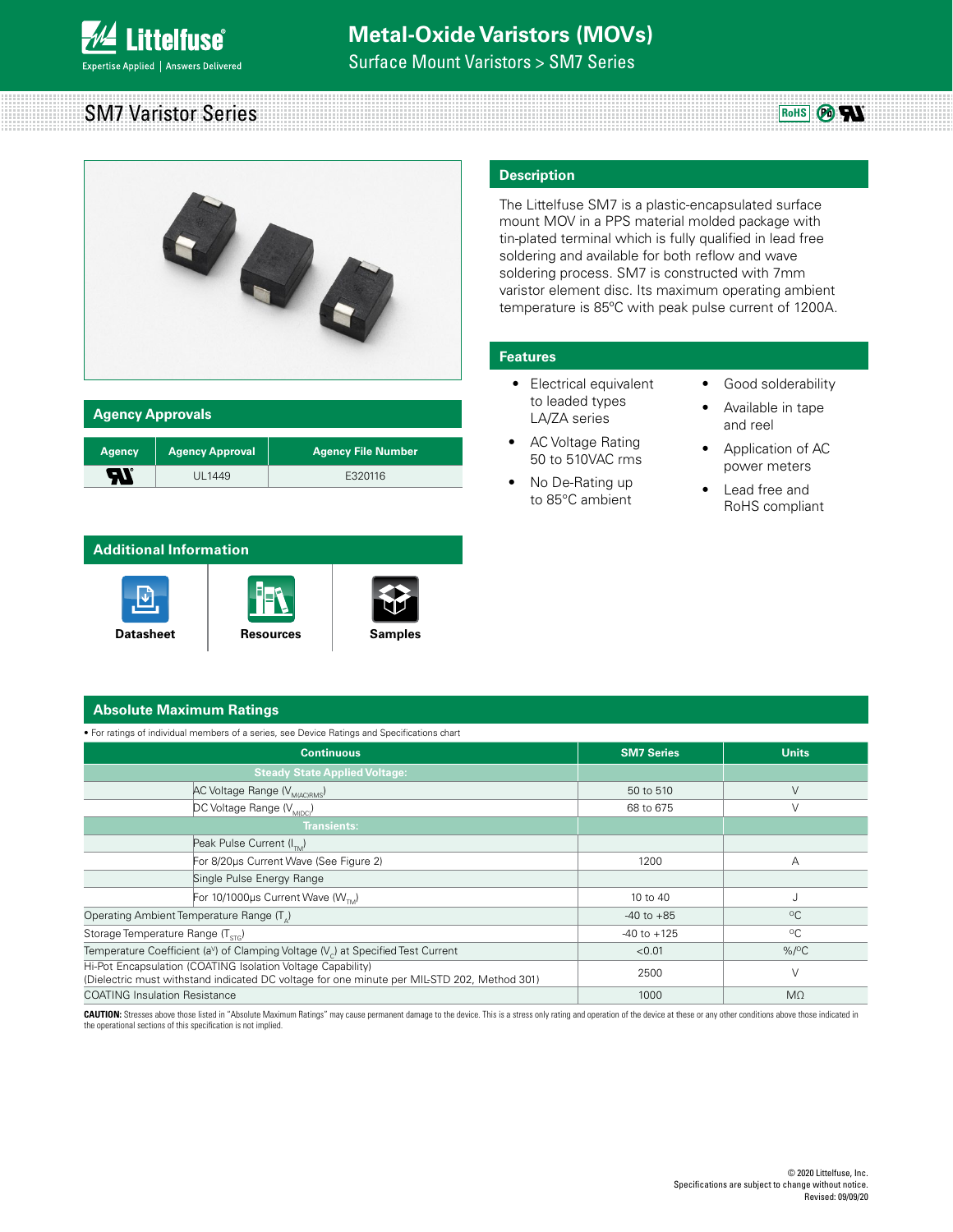

Surface Mount Varistors > SM7 Series

### **SM7 Series Ratings & Specifications**

|                       | <b>Maximum Rating (85°C)</b> |                   |                              | <b>Specifications (25°C)</b>               |                                                 |                                  |       |                                                     |                                   |
|-----------------------|------------------------------|-------------------|------------------------------|--------------------------------------------|-------------------------------------------------|----------------------------------|-------|-----------------------------------------------------|-----------------------------------|
|                       |                              | <b>Continuous</b> |                              | <b>Transient</b>                           |                                                 | <b>Varistor Voltage</b>          |       | <b>Maximum Clamping</b>                             | <b>Typical</b>                    |
| Part<br><b>Number</b> | $V_{RMS}$                    | $V_{\rm{bc}}$     | <b>Energy</b><br>10 x 1000us | <b>Peak Current</b><br>$8 \times 20 \mu s$ |                                                 | at 1mA DC<br><b>Test Current</b> |       | <b>Voltage</b><br>$8 \times 20 \text{ }\mu\text{s}$ | <b>Capacitance</b><br>$f = 1$ MHz |
|                       | $V_{M(AC)}$                  | $V_{M(DC)}$       | $W_{TM}$                     | "TM                                        | $\overline{V_{\scriptscriptstyle \sf NOM}}$ Min | $V_{NOM}$ Max                    | $V_c$ | $I_{PK}$                                            | C.                                |
|                       | (V)                          | (V)               | (J)                          | (A)                                        | (V)                                             | (V)                              | (V)   | (A)                                                 | (pF)                              |
| <b>V50SM7</b>         | 50                           | 68                | $\overline{4}$               | 1200                                       | 73                                              | 91                               | 135   | 10                                                  | 700                               |
| <b>V60SM7</b>         | 60                           | 81                | 5                            | 1200                                       | 90                                              | 110                              | 165   | 10                                                  | 600                               |
| V115SM7               | 115                          | 153               | 10                           | 1200                                       | 162                                             | 198                              | 300   | 10                                                  | 200                               |
| V130SM7               | 130                          | 175               | 11                           | 1200                                       | 184                                             | 228                              | 340   | 10                                                  | 180                               |
| V140SM7               | 140                          | 180               | 12                           | 1200                                       | 198                                             | 242                              | 360   | 10                                                  | 160                               |
| V150SM7               | 150                          | 200               | 13                           | 1200                                       | 212                                             | 268                              | 395   | 10                                                  | 150                               |
| V175SM7               | 175                          | 225               | 15                           | 1200                                       | 247                                             | 303                              | 455   | 10                                                  | 130                               |
| V230SM7               | 230                          | 300               | 20                           | 1200                                       | 324                                             | 396                              | 595   | 10                                                  | 100                               |
| V250SM7               | 250                          | 330               | 21                           | 1200                                       | 354                                             | 429                              | 650   | 10                                                  | 90                                |
| V275SM7               | 275                          | 369               | 23                           | 1200                                       | 389                                             | 473                              | 710   | 10                                                  | 80                                |
| V300SM7               | 300                          | 405               | 25                           | 1200                                       | 420                                             | 517                              | 775   | 10                                                  | 70                                |
| V320SM7               | 320                          | 420               | 25                           | 1200                                       | 462                                             | 565                              | 850   | 10                                                  | 65                                |
| V385SM7               | 385                          | 505               | 27                           | 1200                                       | 558                                             | 682                              | 1025  | 10                                                  | 60                                |
| V420SM7               | 420                          | 560               | 30                           | 1200                                       | 610                                             | 748                              | 1120  | 10                                                  | 55                                |
| V460SM7               | 460                          | 615               | 37                           | 1200                                       | 640                                             | 790                              | 1190  | 10                                                  | 55                                |
| V480SM7               | 480                          | 640               | 35                           | 1200                                       | 670                                             | 825                              | 1240  | 10                                                  | 50                                |
| V510SM7               | 510                          | 675               | 40                           | 1200                                       | 735                                             | 910                              | 1200  | 10                                                  | 45                                |

### **Product Dimensions**





### **Part Numbering System**

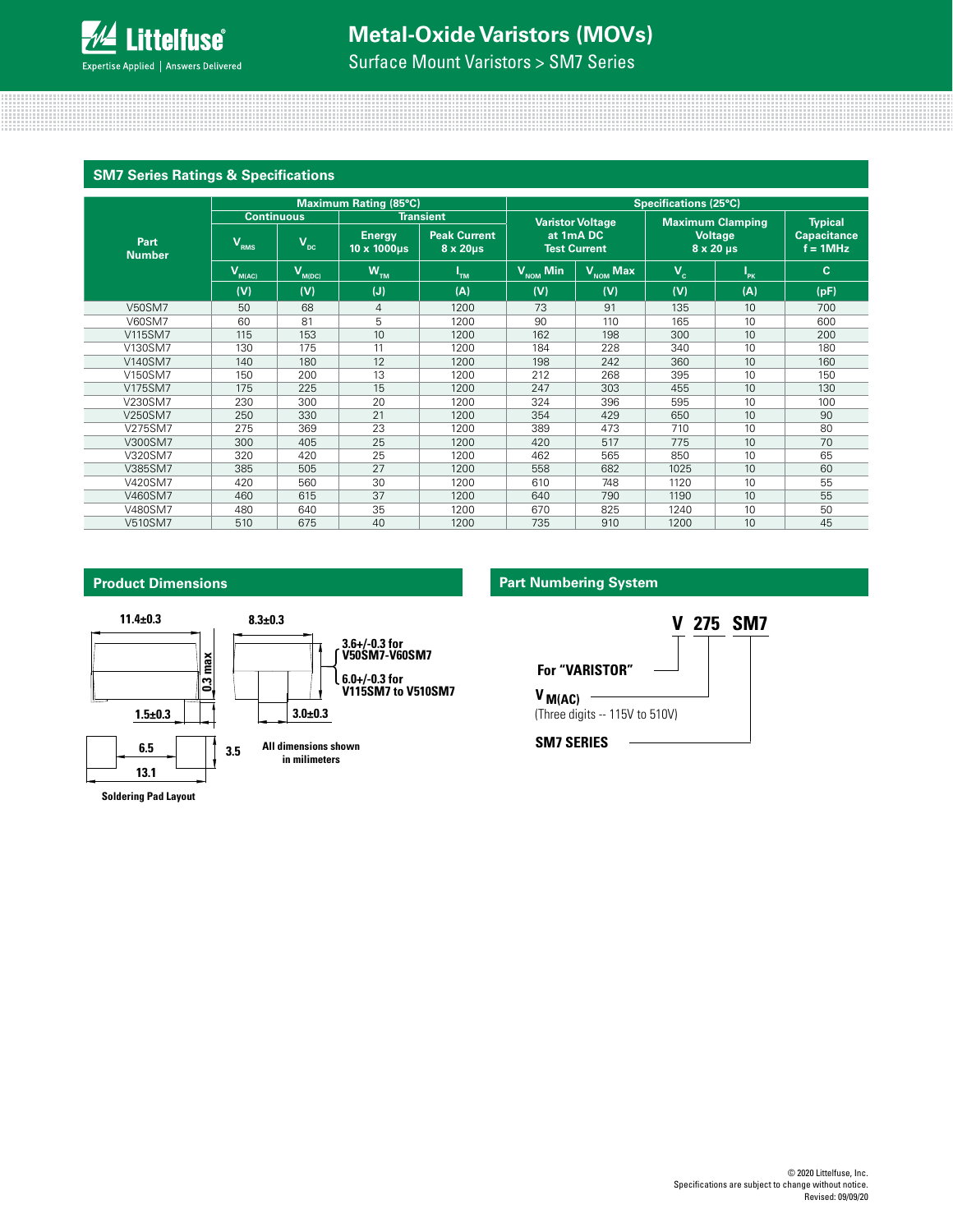Surface Mount Varistors > SM7 Series

#### **Lead (Pb) Soldering Recommendations**

The principal techniques used for the soldering of components in surface mount technology are IR Re-flow and Wave soldering. Typical profiles are shown on the right.

The terminals of SM7 series devices are tin plated copper, and the recommended solder is 62/36/2 (Sn/Pb/Ag), 60/40 (Sn/Pb) or 63/37 (Sn/Pb). Littelfuse also recommends an RMA solder flux.

Wave soldering is the most strenuous of the processes. To avoid the possibility of generating stresses due to thermal shock, a preheat stage in the soldering process is recommended, and the peak temperature of the solder process should be rigidly controlled.

When using a reflow process, care should be taken to ensure that the SM7 chip is not subjected to a thermal gradient steeper than 4 degrees per second; the ideal gradient being 2 degrees per second. During the soldering process, preheating to within 100 degrees of the solder's peak temperature is essential to minimize thermal shock.

Once the soldering process has been completed, it is still necessary to ensure that any further thermal shocks are avoided. One possible cause of thermal shock is hot printed circuit boards being removed from the solder process and subjected to cleaning solvents at room temperature. The boards must be allowed to cool gradually to less than 50ºC before cleaning.

#### **Reflow Solder Profile**



### **Wave Solder Profile**



**FIGURE 15. WAVE SOLDER PR OFILE**

#### **Lead–free (Pb-free) Soldering Recommendations**

The terminals of SM7 series devices are tin plated copper, and the recommended Lead-free solder is 96.5/3.0/0.5 (SnAgCu) with an RMA flux, though there is a wide selection of pastes and fluxes available that should be compatible.

The reflow profile must be constrained by the maximums in the Lead–free Reflow Profile. For Lead–free Wave soldering, the Wave Solder Profile still applies.

Note: the Lead–free paste, flux and profile were used for evaluation purposes by Littelfuse, based upon industry standards and practices. There are multiple choices of all three available, it is advised that the customer explores the optimum combination for their process as processes vary considerably from site to site.

#### **300 Lead–free Re-flow Solder Profile**

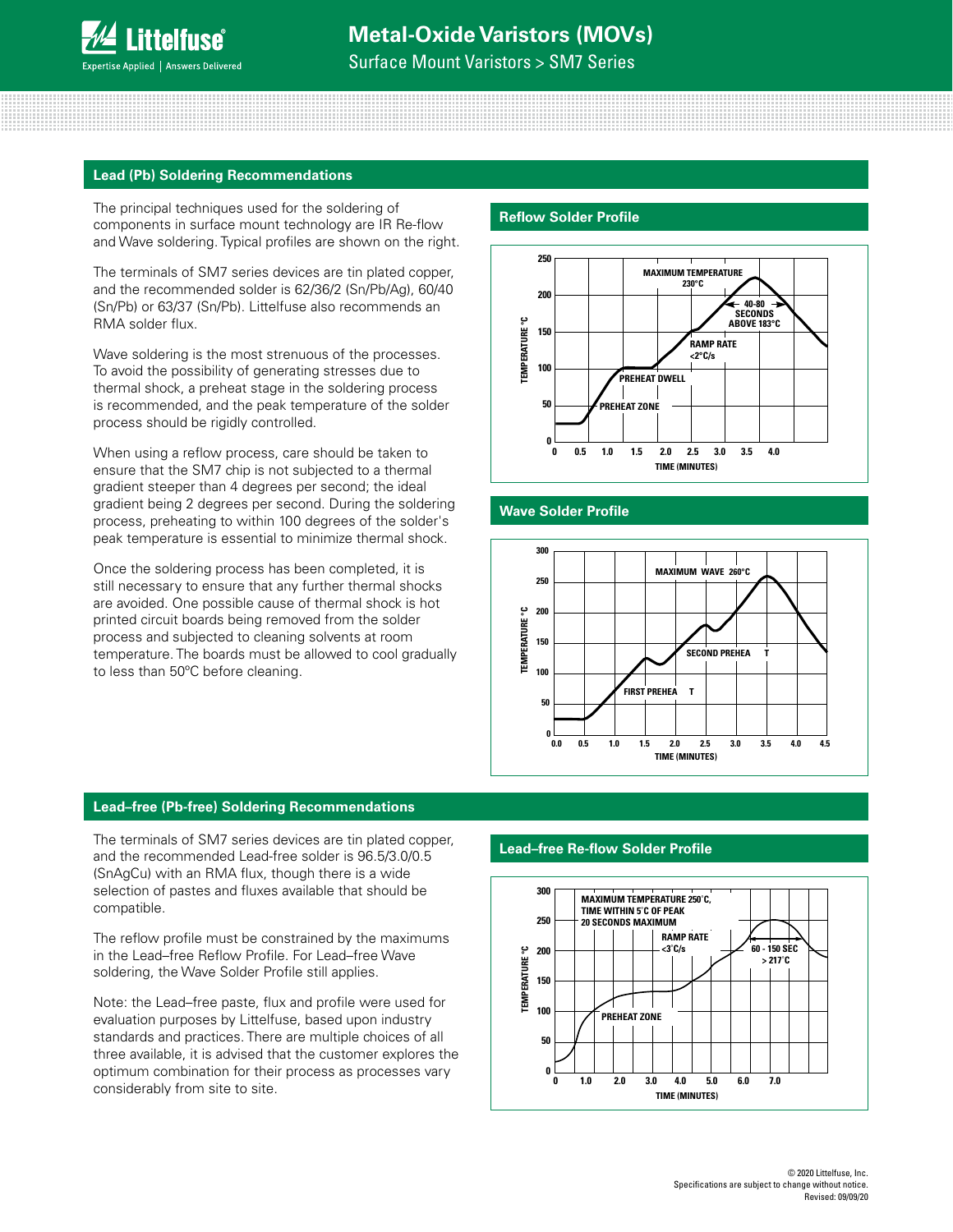

Surface Mount Varistors > SM7 Series

#### **Peak Current, Energy and Power Derating Curve**

For applications exceeding 85ºC ambient temperature, the peak surge current and energy ratings must be reduced as shown below



# **CURVE V-I Limit Curves**



**NOTE:** If pulse ratings are exceeded, a shift of V<sub>N(DC)</sub> (at specified current) of more than ±10% could result. This<br>type of shift, which normally results in a decrease of V<sub>N(DC)</sub>, may result in the device not meeting t protection.

| <b>Lead Material</b>             | <b>Folded Tin Plated Metal Leads</b>      |
|----------------------------------|-------------------------------------------|
| <b>Soldering Characteristics</b> | J-STD-002                                 |
| Coating                          | Molded Plastic Meets UL94 V-0 Requirement |

### **Peak Pulse Current Test Waveform for Clamping**



- $0<sub>1</sub>$  = Virtual Origin of Wave
- $T =$  Time from 10% to 90% of Peak
- $T_{1}$  = Rise Time = 1.25 x T
- $T_{2}$  = Decay Time
- **Example**  For an 8/20 *µ*s Current Waveform:
	- 8 $\mu$ s = T<sub>1</sub> = Rise Time
	- 20 $\mu$ s = T<sub>2</sub> = Decay Time

#### **Pulse Rating Curves**



#### **Physical Specifications Environmental Specifications**

| <b>Operating Ambient</b><br>Temperature Range (T <sub>a</sub> ) | $-40^{\circ}$ C to $+85^{\circ}$ C  |  |  |
|-----------------------------------------------------------------|-------------------------------------|--|--|
| <b>Storage Temperature</b><br>Range $(T_{src})$                 | $-40^{\circ}$ C to 125 $^{\circ}$ C |  |  |
| <b>Solvent Resistance</b>                                       | MIL STD 202, Method 215             |  |  |
| <b>Moisture Sensitivity</b>                                     | Level 1, J-STD-020                  |  |  |
|                                                                 |                                     |  |  |